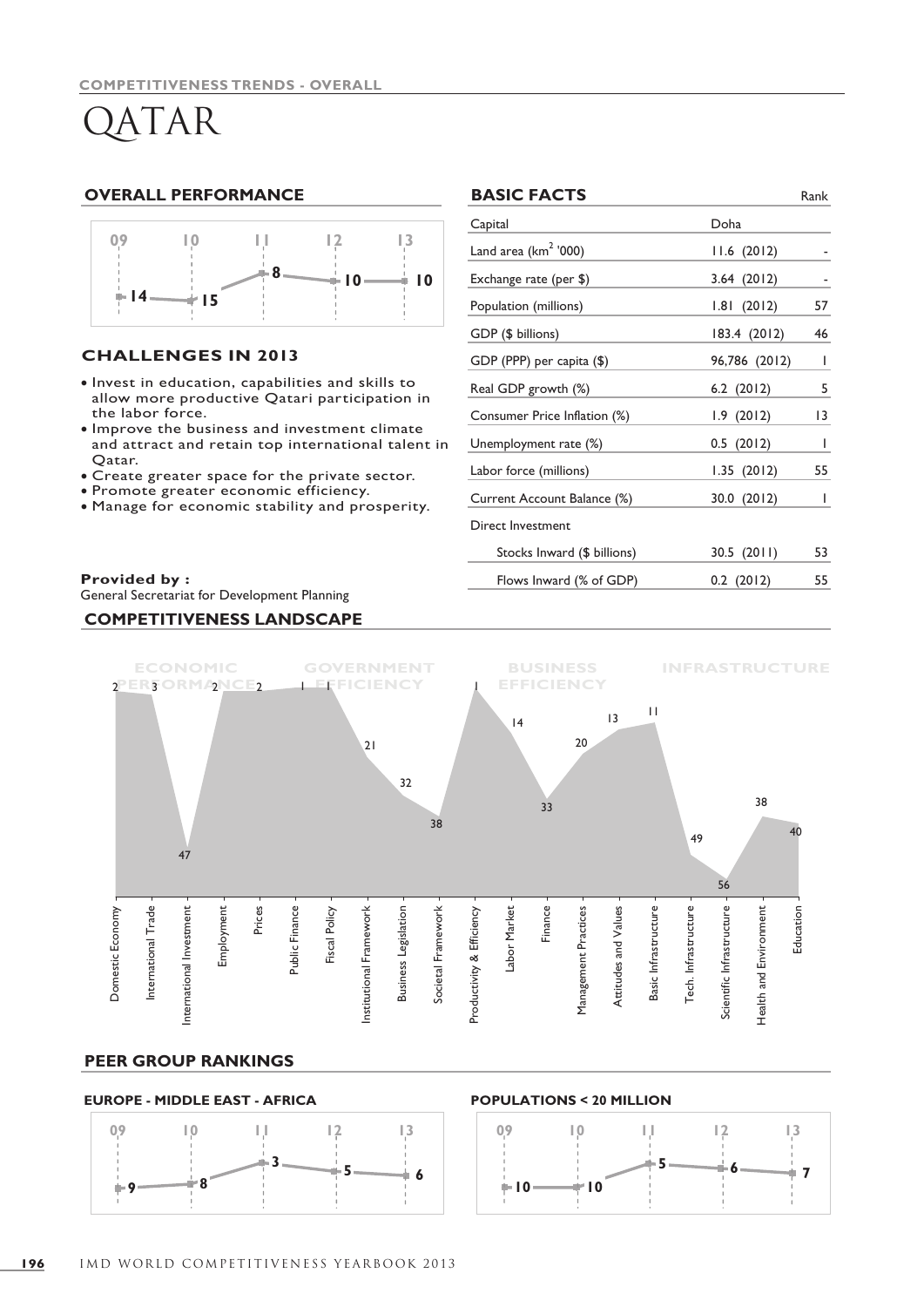$R$ 

### **COMPETITIVENESS EVOLUTION**

**The criteria below highlight the 15 biggest Improvements and the 15 biggest Declines in the overall performance of the economy. They are determined by the largest percentage changes in the value of each criterion from one year to the next.**

| <b>IMPROVEMENTS</b> |                                       | <b>WCY</b><br>2012 | <b>WCY</b><br>2013 | <b>DECLINES</b> |                                        | <b>WCY</b><br>2012 | <b>WCY</b><br>2013 |
|---------------------|---------------------------------------|--------------------|--------------------|-----------------|----------------------------------------|--------------------|--------------------|
| 1.3.05              | Direct investment flows inward (\$bn) | $-0.09$            | 0.33               | 1.1.15          | Real GDP growth per capita             | 10.68              | 1.56               |
| 1.3.06              | Direct investment flows inward (%)    | $-0.05$            | 0.18               | 1.3.02          | Direct investment flows abroad (%)     | 3.47               | 1.00               |
| 1.2.12              | Exports of commercial services (\$bn) | 3.01               | 8.21               | 1.3.01          | Direct investment flows abroad (\$bn)  | 6.03               | 1.84               |
| 4.2.10              | Internet users                        | 336                | 762                | 1.1.14          | Real GDP growth                        | 4.1                | 6.2                |
| 2.1.02              | Government budget surplus/deficit (%) | 7.28               | 14.53              | 4.2.01          | Investment in telecommunications (%)   | 0.35               | 0.16               |
| 1.2.13              | Exports of commercial services (%)    | 2.36               | 4.48               | 1.3.04          | Direct investment stocks abroad (%)    | 20.19              | 10.72              |
| 2.3.07              | Exchange rate stability               | 0.024              | 0.004              | 2.2.01          | Collected total tax revenues (%)       | 4.96               | 6.60               |
| 1.4.07              | Long-term unemployment                | 0.20               | 0.07               | 1.3.08          | Direct investment stocks inward (%)    | 24.68              | 17.58              |
| 1.2.24              | Tourism receipts (%)                  | 0.46               | 0.68               | 4.4.01          | Total health expenditure (%)           | 2.5                | 1.8                |
| 4.2.09              | Computers per capita                  | 204                | 297                | 1.3.03          | Direct investment stocks abroad (\$bn) | 25.71              | 18.57              |
| 1.2.22              | Trade to GDP ratio                    | 38.10              | 53.06              | 3.3.10          | Stock market capitalization (%)        | 97.06              | 72.36              |
| 4.5.07              | Student mobility inbound              | 2.27               | 3.14               | 1.4.08          | Youth unemployment                     | 1.32               | 1.63               |
| 1.2.08              | Exports of goods (\$bn)               | 98.00              | 128.50             | 2.1.04          | Total general government debt (%)      | 31.57              | 38.10              |
| 4.2.13              | Internet bandwidth speed              | 17.07              | 22.33              | 4.4.12          | Energy intensity                       | 9,126              | 10,972             |
| 2.3.06              | Foreign currency reserves (\$bn)      | 20.39              | 25.97              | 3.2.06          | Working hours                          | 2,600              | 2,166              |

## **KEY ATTRACTIVENESS INDICATORS**

**of responses to the lowest. From a list of 15 indicators, respondents of the Executive Opinion Survey were asked to select 5 that they perceived as the key attractiveness factors of their economy. The chart shows the percentage of responses per indicator from the highest number**

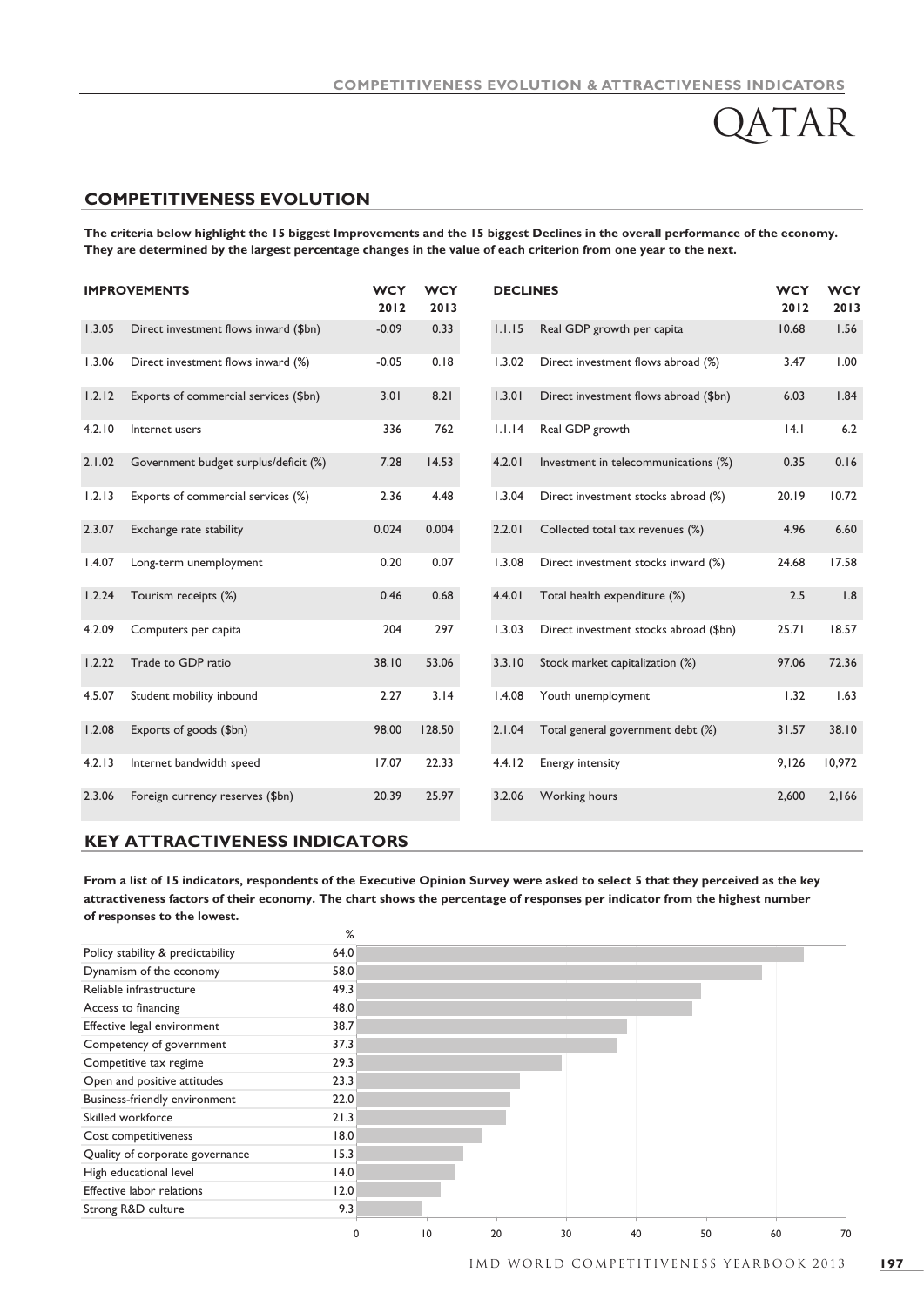# QATAR

## **ECONOMIC PERFORMANCE**



| <b>Sub-Factor Rankings:</b> | 2012 | 2013 |
|-----------------------------|------|------|
| Domestic Economy            |      |      |
| International Trade         |      |      |
| International Investment    | 38   |      |
| Employment                  |      |      |
| Prices                      |      |      |



## **GOVERNMENT EFFICIENCY**



| <b>Sub-Factor Rankings:</b> | 2012 | 2013 |
|-----------------------------|------|------|
| <b>Public Finance</b>       | ٠5   |      |
| <b>Fiscal Policy</b>        |      |      |
| Institutional Framework     | ንበ   |      |
| <b>Business Legislation</b> | 28   |      |
| Societal Framework          |      |      |



## **BUSINESS EFFICIENCY**



| <b>Sub-Factor Rankings:</b> | 2012 | 2013 |
|-----------------------------|------|------|
| Productivity & Efficiency   |      |      |
| Labor Market                | 18   | i 4  |
| Finance                     | 26   | 33   |
| <b>Management Practices</b> |      | 20   |
| <b>Attitudes and Values</b> |      |      |



## **INFRASTRUCTURE**



| <b>Sub-Factor Rankings:</b>  | 2012 | 2013 |
|------------------------------|------|------|
| Basic Infrastructure         | 29   |      |
| Technological Infrastructure | 52   | 49   |
| Scientific Infrastructure    | 49   | 56   |
| Health and Environment       | 33   | 38   |
| Education                    |      |      |